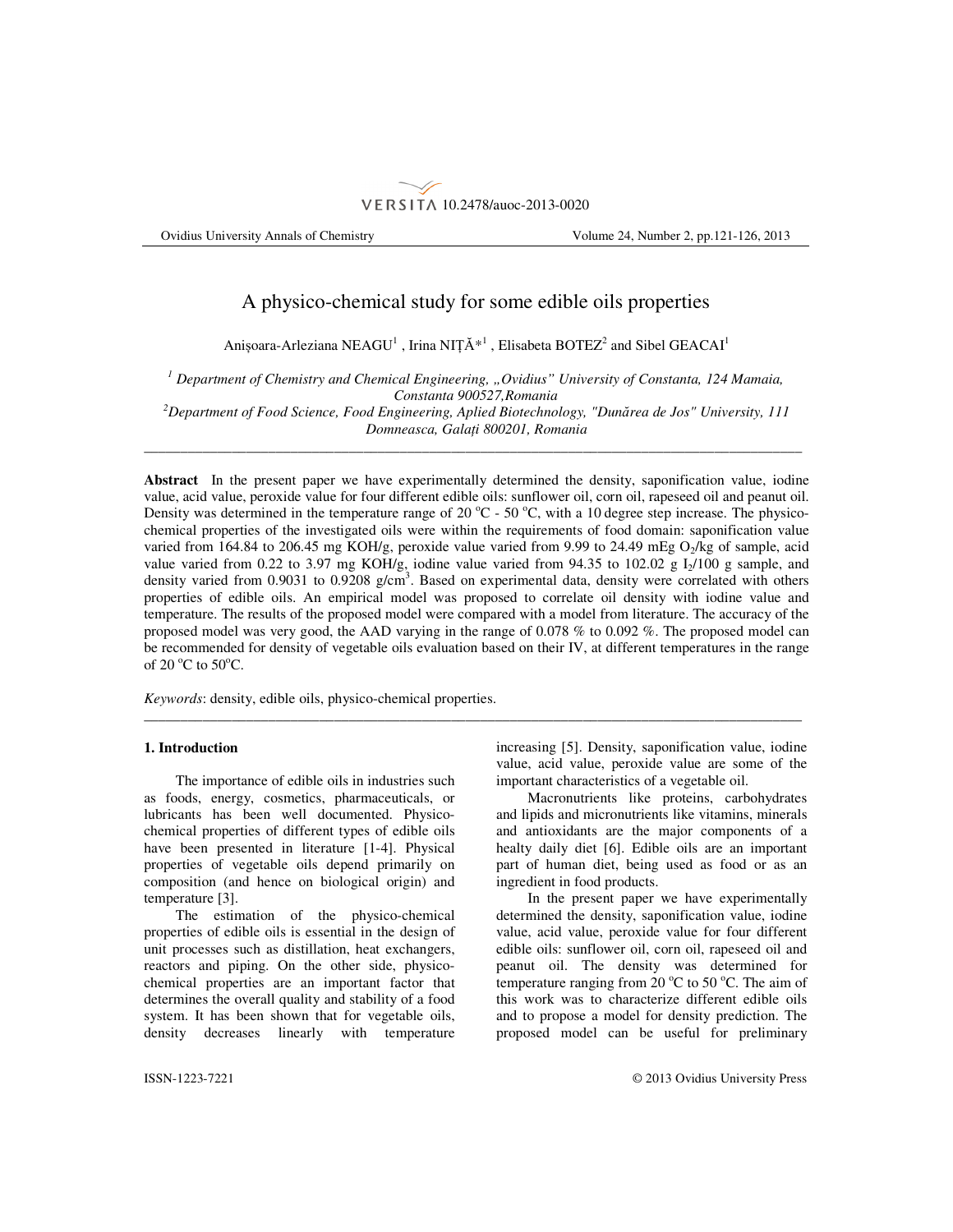evaluation of density of edible oils based on other oil characteristics, easily accessible to experimental determination.

# **2. Experimental**

All reagents used in this study were of analytical grade. The solutions were prepared with distilled water. Four different edible oils were purchased from the local market. Sunflower oil was produced by Bunge Romania S.R.L. Company, Romania, corn oil by S.C. Man Ro S.R.L. Company, Romania, rapeseed oil by Group Auchan Company, France, peanut oil by Group Auchan Company, France.

Some characteristics of the edible oils used in the experiments are presented in **Table 1**. Sunflower oil, rapeseed oil and peanut oil are refined oils, while corn oil is unrefined.

**Table 1.** Characteristics of the edible oils used in this study

| Property                    | Sunflower | Corn | Rapeseed | Peanut          |
|-----------------------------|-----------|------|----------|-----------------|
|                             | oil       | oil  | oil      | oi1             |
| Saturated<br>fatty<br>acids | 12g       | 12 g | 7g       | 17 <sub>g</sub> |
| Unsaturated                 | 26g       | 33 g | 63 g     | 58g             |
| fatty acids                 |           |      |          |                 |
| Polyunsatura-               | 62 g      | 55 g | 30g      | 25g             |
| ted fatty acids             |           |      |          |                 |

\* as presented by the producers, per 100 g oil sample

Density, saponification value, iodine value, acid value, peroxide value were experimentally determined.

# *Density*

Density of the edible oils was measured using an Anton Parr densitimeter DMA 4500 type equipped with a measurement cell based on the "U" vibrating tube method. The uncertainty in density measurements was  $\pm 0.0001$  g/cm<sup>3</sup>. The density was determined for temperature ranging from  $20^{\circ}$ C to 50  $\rm{^{\circ}C}$ , with a 10 degrees step increase.

### *Saponification value*

The saponification value (SV) is defined as the weight of potassium hydroxide, in milligrams, needed to saponify one gram of oil. The method for

saponification value determination is based on the oil sample saponification by refluxing with a known excess of alcoholic potassium hydroxide solution. The alkali required for saponification is determined by titration of the excess potassium hydroxide with standard hydrochloric acid, in the presence of phenolphthalein as indicator. A corresponding blank reagent is simultaneously prepared.

The saponification value was calculated with the equation:

$$
SV = \frac{28.055(V_1 - V_2)}{m} \left(\frac{mg \quad KOH}{g \quad sample}\right) \tag{1}
$$

where SV represents saponification value, (mg KOH/ g sample);  $V_1$  - volume of standard hydrochloric acid required for the blank reagent,  $(mL)$ ;  $V_2$  - volume of standard hydrochloric acid required for the sample, (mL); m - weight of the oil sample  $(g)$  [6].

#### *Iodine value*

The iodine value (IV) indicates the degree of unsaturation of the oil. It is defined as the number of grams of iodine absorbed by 100 grams of oil.

The iodine value was determined using Hanus method. The oil sample taken into a glass stopper iodine flask, is dissolved in chloroform. The measured volume of Hanus reagent is accurately added and after thorough mixing, it is placed in the dark for exactly one hour. A corresponding blank reagent is simultaneously prepared. At the end of the specified time, the reaction is stopped by adding potassium iodide and diluted with water to prevent loss of the free iodine. The amount of free iodine is determined by titration with sodium thiosulfate using starch as indicator.

The iodine value was calculated with the equation:

$$
IV = \frac{(V_1 - V_2) \times 0.01269 \times 100}{m} \left( \frac{g}{100g} \frac{I_2}{sample} \right)
$$
 (2)

where IV represents iodine value,  $(g I<sub>2</sub>/100 g)$ sample);  $0.01269$  - number of grams of iod corresponding to 1 mL of sodium thiosulfate solution, (g);  $V_1$  - volume of sodium thiosulfate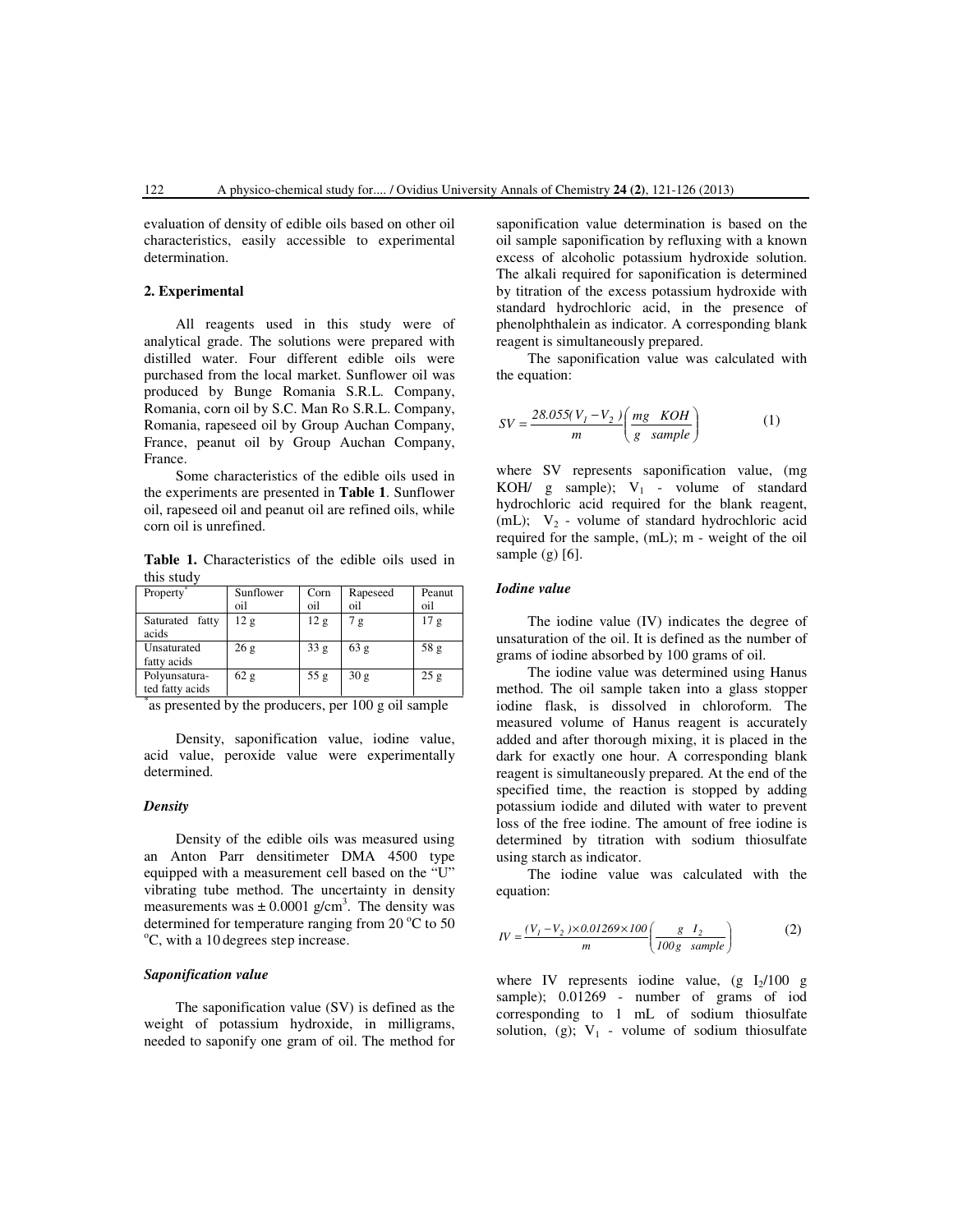solution used for the blank reagent, (mL);  $V_2$  volume of sodium thiosulfate solution used for the sample, (mL); m - weight of the oil sample (g) [7].

# *Acid value*

The acid value (AV) is defined as the number of milligrams of potassium hydroxide required to neutralize the free acids present in one gram of oil. The acid value is determined by direct titration of the oil sample in an alcoholic medium, against standard potassium hydroxide solution, in the presence of phenolphthalein as indicator.

The acid value was calculated with the equation:

$$
AV = \frac{56.1 \times V \times N}{m} \left(\frac{mg \quad KOH}{g \quad sample}\right) \tag{3}
$$

where AV represents acid value, (mg KOH/ g sample); V - volume of standard potassium hydroxide solution, (mL); N - normality of the potassium hydroxide solution; m - weight of the oil sample (g) [8].

#### *Peroxide value*

Peroxide value (PV) measures the miliequivalents of oxygen (hydroperoxides) per 1000 gram of oil. The peroxid value is a measure of the concentration of substances that oxidize potassium iodide to iodine. The oil sample taken into a glass stopper iodine flask, is dissolved in chloroform. The measured volume of glacial acetic acid reagent and potassium iodide is accurately added and after thorough mixing, is placed in the dark for exactly fifteen minutes. At the end of the specified time, the mixture is diluted with distilled water to prevent free iodine loss. The amount of free iodine is determined by titration with sodium thiosulfate, using starch as indicator. A corresponding blank reagent is simultaneously prepared.

The peroxide value was calculated with the equation:

$$
PV = \frac{(V_2 - V_1) \times N \times 1000}{m} \left( \frac{mEg}{Kg} \frac{O_2}{oil} \right)
$$
 (4)

where PV - represents peroxide value, (m Eg  $O_2/kg$ oil);  $V_1$  - volume of standard sodium thiosulfate solution used for the blank reagent, (mL);  $V_2$  volume of standard sodium thiosulfate solution used for the sample, (mL); m - weight of the oil sample  $(g)$  [9].

# **3. Results and Discussions**

The density of sunflower oil, corn oil, rapeseed oil and peanut oil was experimentally determined for temperature ranging from 20  $^{\circ}$ C to 50  $^{\circ}$ C. The density of vegetable oils is dependent on their fatty acid composition, minor components and temperature [10]. The density variation with temperature for the studied oils is presented in **Fig.1.** It can be observed that peanut oil has the lower density from the studied vegetable oils; the sunflower oil and corn oil have very similar densities. This difference in the density of the oils may be due to the refined and respectively unrefined character of the studied oils.



**Fig. 1.** Vegetable oils density versus temperature (♦ - sunflower oil;  $□$  – corn oil; Δ- rapeseed oil;  $\bullet$  – peanut oil).

As specified in literature [11,12], from fig. 1 it can be observed that the density of vegetable oils linearily decreases with temperature increasing. The rate of density decrease with temperature increasing has been the same for all studied oils.

The experimentally determined values for saponification value, iodine value, acid value and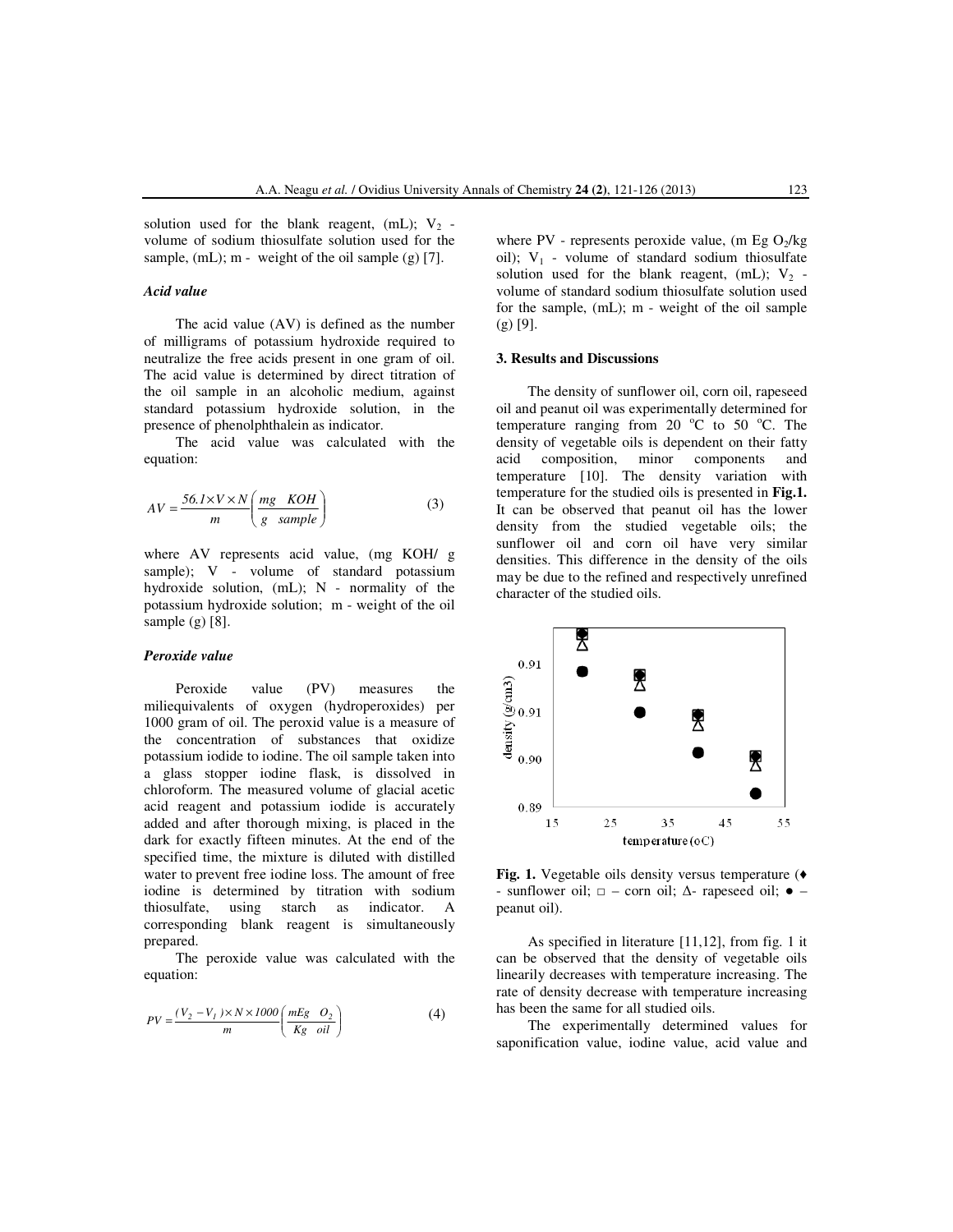peroxid value for the four types of edible oils are presented in **Table 2.**

**Table 2.** The physico-chemical properties of edible oils

| (mEg O <sub>2</sub> /kg) |
|--------------------------|
| sample)                  |
|                          |
| 9.99                     |
|                          |
| 22.49                    |
| 9.99                     |
|                          |
| 9.99                     |
|                          |

Saponification value is a measure of oxidation during storage, and also indicates deterioration of the oils. From Table 2 it can be seen that unrefined corn oil has had the highest value of SV, while sunflower oil, rapeseed oil and peanut oil have had SV very close to each other.

The iodine value is an indicator of the degree of unsaturation, a great value of IV indicating an oil prone to oxidation. The unsaturated character affects the stability of oils, and, as a result, leads to the appearance of degradation effects during storage. From the studied oils, the peanut oil is characterized by the greatest IV.

The acid value is a measure of the free fatty acids content of the oil. Since corn oil is unrefined, its AV is higher than the corresponding AV of refined sunflower oil, peanut oil and rapeseed oil, respectively.

Peroxide value is the most common indicator of lipid oxidation. The unrefined vegetable oils are characterized by greater PV values, compared to refined oils. Refined oils used in this study are all characterized by the same value of PV, 9.99 mEg  $O_2$ /kg sample (Table 2). The PV of the corn oil is more than two times greater than the PV of the other studied oils (22.49 mEg  $O_2$ /kg sample).

The physico-chemical properties of the investigated oils were within the requirements of food domain: saponification value varied from 164.84 to 206.45 mg KOH/g, peroxide value varied from 9.99 to 24.49 mEg  $O_2$ /kg of sample, acid value varied from 0.22 to 3.97 mg KOH/g, iodine value varied from 94.35 to 102.02  $g I_2/100 g$  sample, and density varied from 0.9031 to 0.9208 g/cm<sup>3</sup> [10, 13].

An empirical equation was proposed in literature to correlate the density of vegetable oils with SV, IV and temperature (Lund equation modified by Pantzaris) [14]:

$$
d = 0.8543 + 0.000308 \times SV + 0.00017 \times IV - 0.00068 \times t
$$
\n(5)

where  $\rho$  represents the density of the oil ( $g/cm<sup>3</sup>$ ); t – temperature  $(^{\circ}C)$ .

An empirical equation was proposed to correlate the density of the studied vegetable oils with IV and temperature:

$$
\rho = a \times t + \frac{b}{IV} \tag{6}
$$

where a and b are regression coefficients.

The values of regression coefficients a and b from equation (6) determined based on experimental density results of investigated oils are presented in **Table 3.**

The accuracy of the proposed model (eq. 6) and of the model from literature (eq.5) was evaluated by the means of absolute average deviation (AAD).

The absolute average deviation was calculated with the equation:

$$
AAD = \frac{100}{n} \times \sum_{i=1}^{n} \frac{\left| \rho_{exp,i} - \rho_{calc,i} \right|}{\rho_{exp,i}}
$$
(7)

where  $\rho_{\text{exn,i}}$  represents the experimental value of the density;  $\rho_{calc,i}$  - calculated value of the density; nnumber of experimental points.

**Table 3.** Regression coefficients for eq. (6)

| Edible oil | Eq.(6)                                 |                        |  |
|------------|----------------------------------------|------------------------|--|
|            | a $(g/cm^3 \, {}^{\circ}\overline{C})$ | $b$ (g/cm <sup>3</sup> |  |
| Sunflower  | $-0.0007$                              | 87.981                 |  |
| Rapeseed   | $-0.0007$                              | 88.537                 |  |
| Peanut     | $-0.0007$                              | 94.501                 |  |
| Corn       | $-0.0007$                              | 90.779                 |  |

**Figure 2** presents calculated density with equation (5) and equation (6) versus experimental density.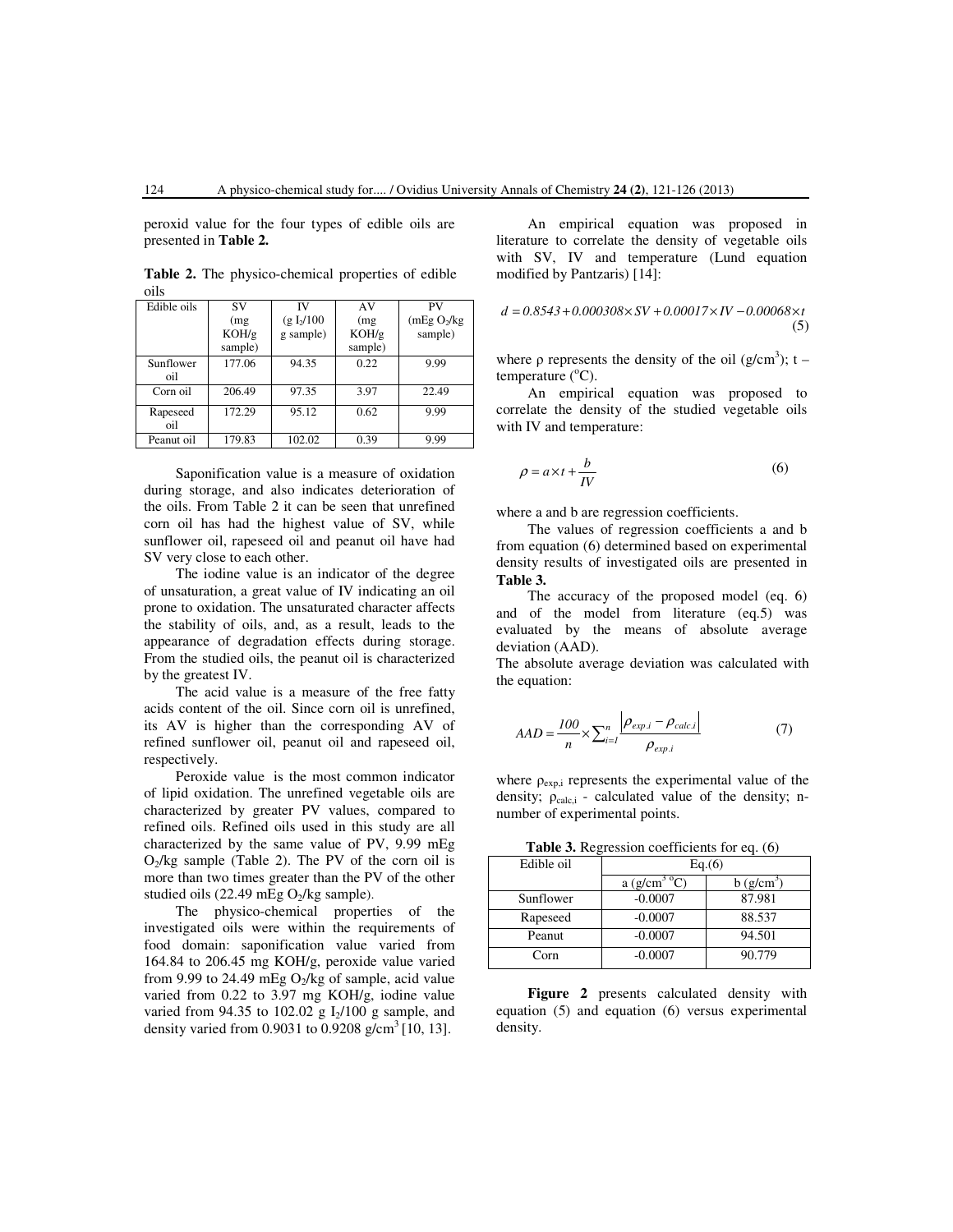It can be observed from figure 2 that the density of studied vegetable oils is most accurately estimated with eq.(6), than with eq.(5). Only in the case of peanut oil the results are almost the same.

### a) sunflower oil



c) rapeseed oil



**Fig. 2.** Calculated density versus experimental density ( $\bullet$  calculated density with eq.(5);  $\Box$ calculated density with eq.(6); solid line – experimental density)

Equation (5) underestimated the density of sunflower oil and rapeseed oil respectively, and overestimated the density of corn oil.

The accuracy of equation (5) and (6) was evaluated by the means of AAD (%) (Table 4).

**Table 4.** The accuracy of density estimation with eq. (5) and eq. (6) (AAD, %)

|           | Oil type  |        |          |        |  |
|-----------|-----------|--------|----------|--------|--|
|           | sunflower | corn   | rapeseed | peanut |  |
| Eq. $(5)$ | 0.9824    | 2.6256 | 0.9510   | 0.0660 |  |
| Ea. (6)   | 0.0886    | 0.0854 | 0.0920   | 0.0779 |  |